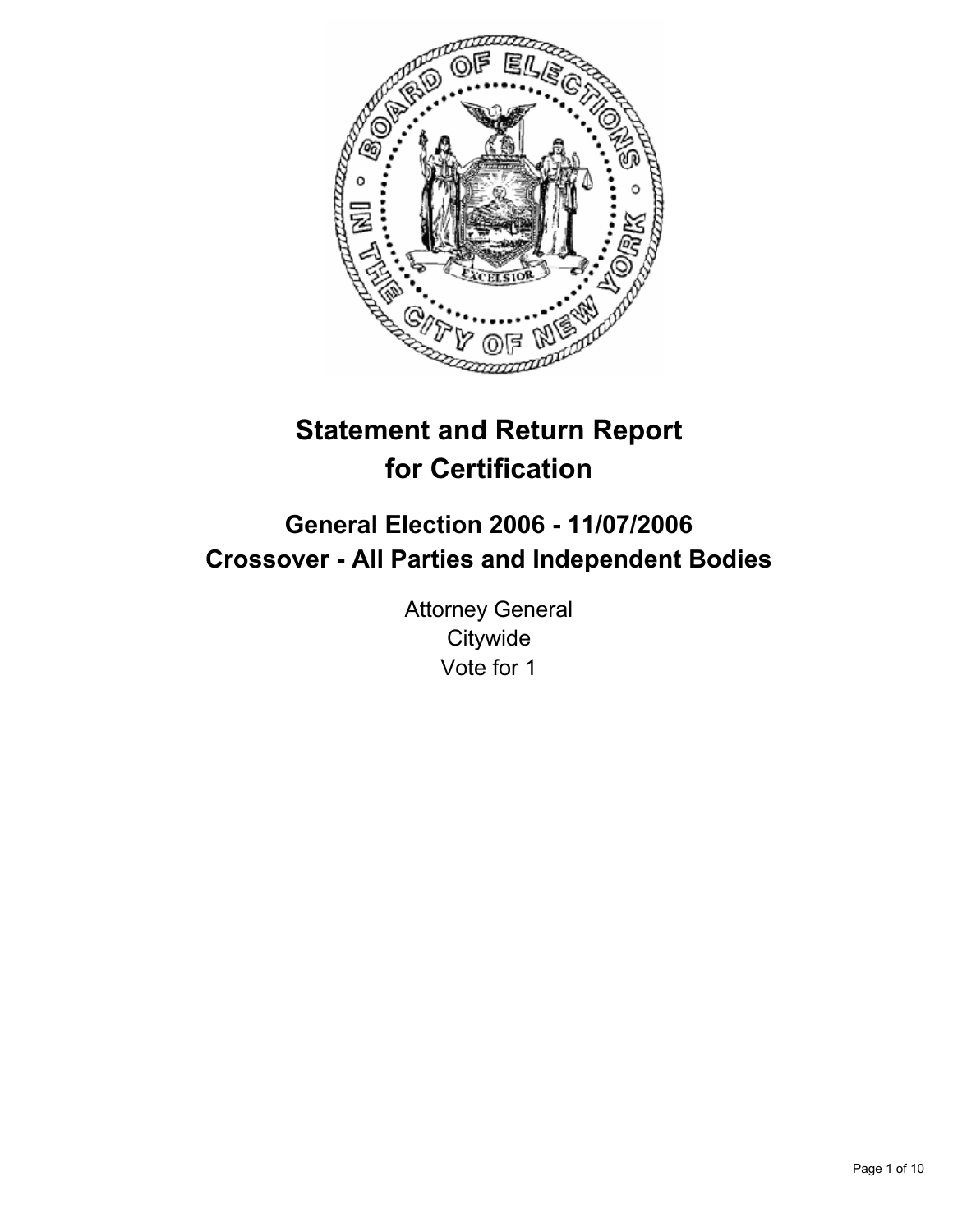

### **New York County**

| PUBLIC COUNTER                     | 352,354                 |
|------------------------------------|-------------------------|
| <b>EMERGENCY</b>                   | 1,051                   |
| ABSENTEE/MILITARY                  | 9,304                   |
| <b>AFFIDAVIT</b>                   | 10,803                  |
| <b>Total Ballots</b>               | 378,328                 |
| JEANINE PIRRO (REPUBLICAN)         | 41,758                  |
| ANDREW M CUOMO (DEMOCRATIC)        | 247,290                 |
| JEANINE PIRRO (INDEPENDENCE)       | 8,029                   |
| JEANINE PIRRO (CONSERVATIVE)       | 2,670                   |
| ANDREW M CUOMO (WORKING FAMILIES)  | 24,831                  |
| RACHEL TREICHLER (GREEN)           | 7,175                   |
| CHRISTOPHER B GARVEY (LIBERTARIAN) | 2,717                   |
| MARTIN KOPPEL (SOCIALIST WORKERS)  | 1,291                   |
| AL PIRRO (WRITE-IN)                | 1                       |
| ALAVA GOLDBERG (WRITE-IN)          | 1                       |
| ATTICUS FINCH (WRITE-IN)           | 1                       |
| AUTONIA SCALIA (WRITE-IN)          | $\mathbf{1}$            |
| BEATRICE CLOSE (WRITE-IN)          | $\mathbf{1}$            |
| CARL PERSON (WRITE-IN)             | $\overline{\mathbf{c}}$ |
| CAROLYN CONABOY (WRITE-IN)         | 1                       |
| CHARLIE KING (WRITE-IN)            | 1                       |
| CHUCK ZLATKIN (WRITE-IN)           | 1                       |
| <b>CURTIS MARTIN (WRITE-IN)</b>    | $\mathbf{1}$            |
| DENISE O'DONNELL (WRITE-IN)        | 5                       |
| EVAN SARZIN, ESQ (WRITE-IN)        | 1                       |
| FRED KELLY (WRITE-IN)              | $\mathbf{1}$            |
| <b>GENE RUSSIANOFF (WRITE-IN)</b>  | $\mathbf{1}$            |
| <b>GERALD HARRIS (WRITE-IN)</b>    | 1                       |
| HARRY KRESKY (WRITE-IN)            | $\overline{c}$          |
| HERMAN BADILLO (WRITE-IN)          | 1                       |
| HUGH CAREY (WRITE-IN)              | 1                       |
| JAMES PRIZANT (WRITE-IN)           | 1                       |
| JON STEWART (WRITE-IN)             | 1                       |
| JOSEPH SASSON (WRITE-IN)           | 1                       |
| K SEWARD (WRITE-IN)                | 1                       |
| KAREN BURSTEIN (WRITE-IN)          | $\overline{\mathbf{c}}$ |
| KELLY GORMLEY (WRITE-IN)           | $\mathbf{1}$            |
| LAURIE WOODS (WRITE-IN)            | 1                       |
| LAWRENCE ALLIE (WRITE-IN)          | 1                       |
| LYNN STEWART (WRITE-IN)            | $\mathbf{1}$            |
| MARK GREEN (WRITE-IN)              | 16                      |
| MARLA JO WHITE (WRITE-IN)          | 1                       |
| MICHAEL BLOOMBERG (WRITE-IN)       | 2                       |
| MICHAEL CHERKASKY (WRITE-IN)       | $\mathbf{1}$            |
| MICHAEL LUSKWAY (WRITE-IN)         | 1                       |
| NO ONE (WRITE-IN)                  | 1                       |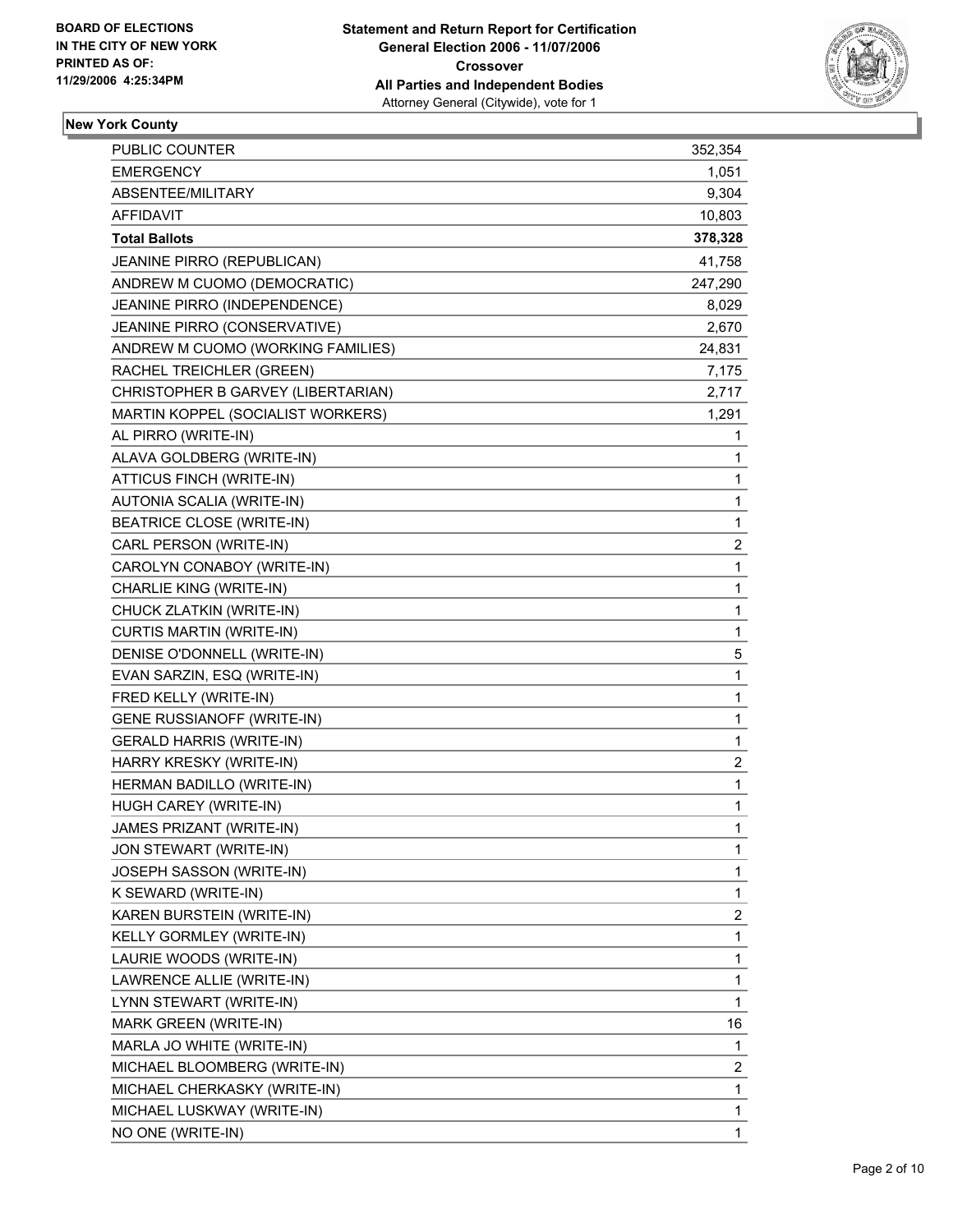

# **New York County**

| NORMAN SIEGEL (WRITE-IN)         | 3       |
|----------------------------------|---------|
| OLIVIA SOHMER (WRITE-IN)         |         |
| PATRICK BUCHAHAN (WRITE-IN)      |         |
| RAY KELLY (WRITE-IN)             |         |
| REMY REVITZRA (WRITE-IN)         |         |
| RICHARD SELMAN (WRITE-IN)        |         |
| ROBERT F. KENNEDY JR. (WRITE-IN) |         |
| ROBERT L. ROTH (WRITE-IN)        |         |
| ROBERT MORGANTHAU (WRITE-IN)     |         |
| RUDY GUILLIANI (WRITE-IN)        |         |
| S. AMY SPENCER (WRITE-IN)        |         |
| SEAN MALONEY (WRITE-IN)          |         |
| SEAN PATRICK MALONEY (WRITE-IN)  |         |
| TOM PETERMAN (WRITE-IN)          |         |
| VALERIE CRAWFORD (WRITE-IN)      |         |
| WILLIAM CONROY (WRITE-IN)        |         |
| <b>Total Votes</b>               | 335,835 |
| Unrecorded                       | 42,493  |

#### **Bronx County**

| <b>PUBLIC COUNTER</b>              | 177,379 |
|------------------------------------|---------|
| <b>EMERGENCY</b>                   | 356     |
| ABSENTEE/MILITARY                  | 3,631   |
| <b>AFFIDAVIT</b>                   | 4,307   |
| <b>Total Ballots</b>               | 186,383 |
| JEANINE PIRRO (REPUBLICAN)         | 18,610  |
| ANDREW M CUOMO (DEMOCRATIC)        | 121,743 |
| JEANINE PIRRO (INDEPENDENCE)       | 3,757   |
| JEANINE PIRRO (CONSERVATIVE)       | 2,593   |
| ANDREW M CUOMO (WORKING FAMILIES)  | 6,928   |
| RACHEL TREICHLER (GREEN)           | 1.041   |
| CHRISTOPHER B GARVEY (LIBERTARIAN) | 526     |
| MARTIN KOPPEL (SOCIALIST WORKERS)  | 546     |
| ALTON H. MADDOX JR. (WRITE-IN)     | 1       |
| CARLA THOMAS (WRITE-IN)            | 1       |
| CHARLES KING (WRITE-IN)            | 1       |
| DENISE ODONNEL (WRITE-IN)          | 1       |
| JOHN BRODERICK (WRITE-IN)          | 1       |
| RICHARD ALLEN CHAN (WRITE-IN)      | 1       |
| ROBERT F. KENNEDY JR (WRITE-IN)    | 1       |
| THOMAS MACGREGOR (WRITE-IN)        | 1       |
| <b>Total Votes</b>                 | 155,752 |
| Unrecorded                         | 30,631  |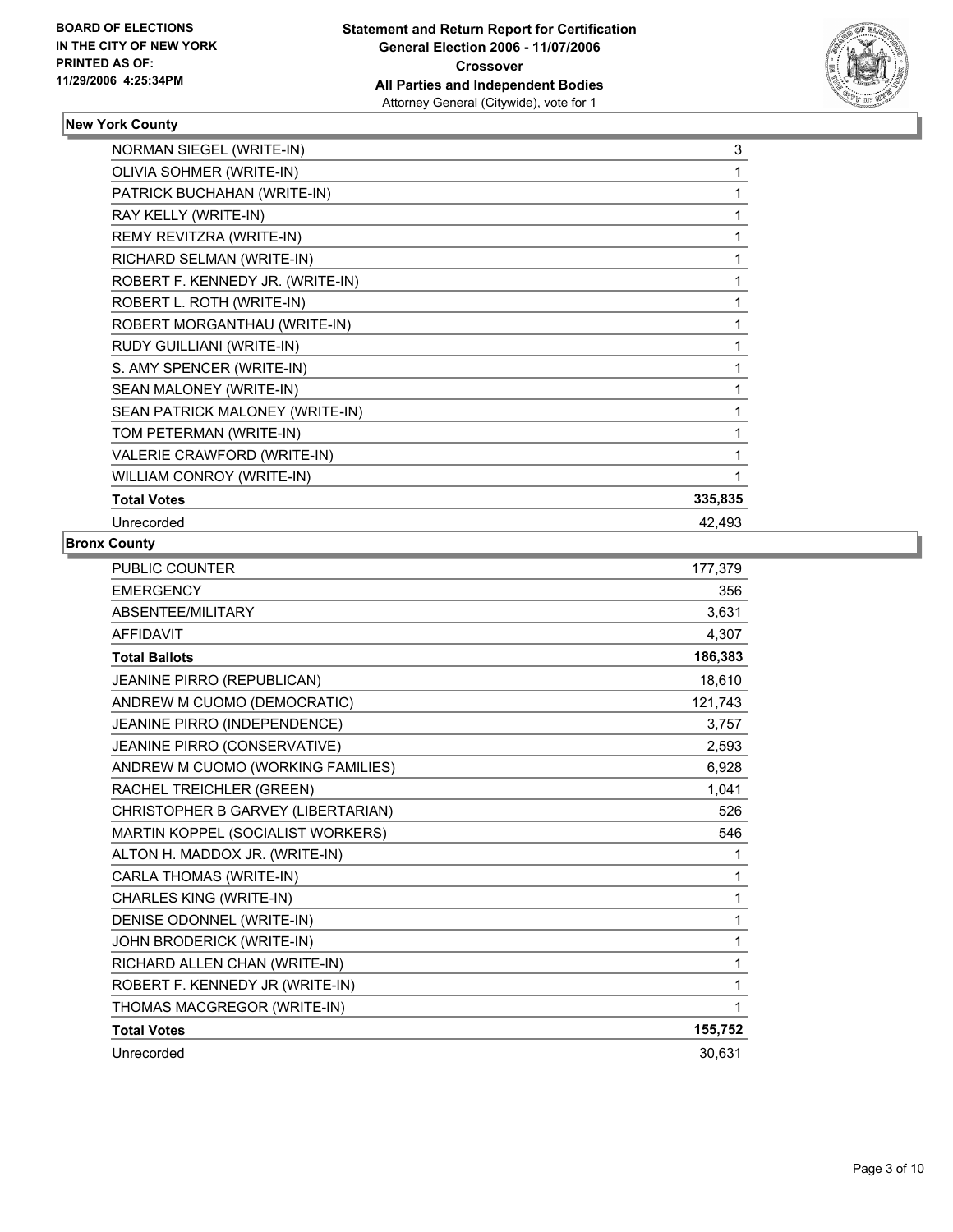

### **Kings County**

| PUBLIC COUNTER                     | 351,203                 |
|------------------------------------|-------------------------|
| <b>EMERGENCY</b>                   | 1,799                   |
| ABSENTEE/MILITARY                  | 6,496                   |
| <b>AFFIDAVIT</b>                   | 7,438                   |
| <b>Total Ballots</b>               | 368,512                 |
| JEANINE PIRRO (REPUBLICAN)         | 43,558                  |
| ANDREW M CUOMO (DEMOCRATIC)        | 221,950                 |
| JEANINE PIRRO (INDEPENDENCE)       | 7,347                   |
| JEANINE PIRRO (CONSERVATIVE)       | 5,667                   |
| ANDREW M CUOMO (WORKING FAMILIES)  | 25,223                  |
| RACHEL TREICHLER (GREEN)           | 5,741                   |
| CHRISTOPHER B GARVEY (LIBERTARIAN) | 1,477                   |
| MARTIN KOPPEL (SOCIALIST WORKERS)  | 1,034                   |
| ALTON MADDOX (WRITE-IN)            | 6                       |
| ANDREW CUOMO (WRITE-IN)            | $\overline{\mathbf{c}}$ |
| ANDREW J. SANABRIA (WRITE-IN)      | $\mathbf{1}$            |
| CHARLES BARRON (WRITE-IN)          | 3                       |
| CHRISTOPHER SLATTERY (WRITE-IN)    | $\mathbf{1}$            |
| DEBORAH NATHAN (WRITE-IN)          | 1                       |
| DINEEN RIVIEZZO (WRITE-IN)         | 1                       |
| ELIOT SPITZER (WRITE-IN)           | 1                       |
| HARRY GRUEN (WRITE-IN)             | 1                       |
| HERTHER JANE MCCOLMILK (WRITE-IN)  | 1                       |
| <b>JESSE GREENSPAN (WRITE-IN)</b>  | 1                       |
| JOHN ST JOHN (WRITE-IN)            | 1                       |
| JULIEN GRANT (WRITE-IN)            | 1                       |
| <b>JULIER LAOR (WRITE-IN)</b>      | 1                       |
| LYNN TABBOTT (WRITE-IN)            | 1                       |
| MARK GREEN (WRITE-IN)              | 5                       |
| MARYLYN MUSGRAVI (WRITE-IN)        | 1                       |
| MIKAYLA DELORENZO (WRITE-IN)       | 1                       |
| NET TURNER (WRITE-IN)              | 1                       |
| NICOLE RICHIE (WRITE-IN)           | 1                       |
| NINA GROSS (WRITE-IN)              | 1                       |
| RUDOLPH GIULIANI (WRITE-IN)        | 1                       |
| SEAN PATRICK MALONEY (WRITE-IN)    | 1                       |
| SONNY CARSON (WRITE-IN)            | 1                       |
| THOMAS ALBINI (WRITE-IN)           | 1                       |
| THOMAS SHIELDS (WRITE-IN)          | 1                       |
| TINA F. GRAY (WRITE-IN)            | 1                       |
| WILE E. CARLINO (WRITE-IN)         | 1                       |
| YOLANDA DICKERSON (WRITE-IN)       | 1                       |
| <b>Total Votes</b>                 | 312,038                 |
| Unrecorded                         | 56,474                  |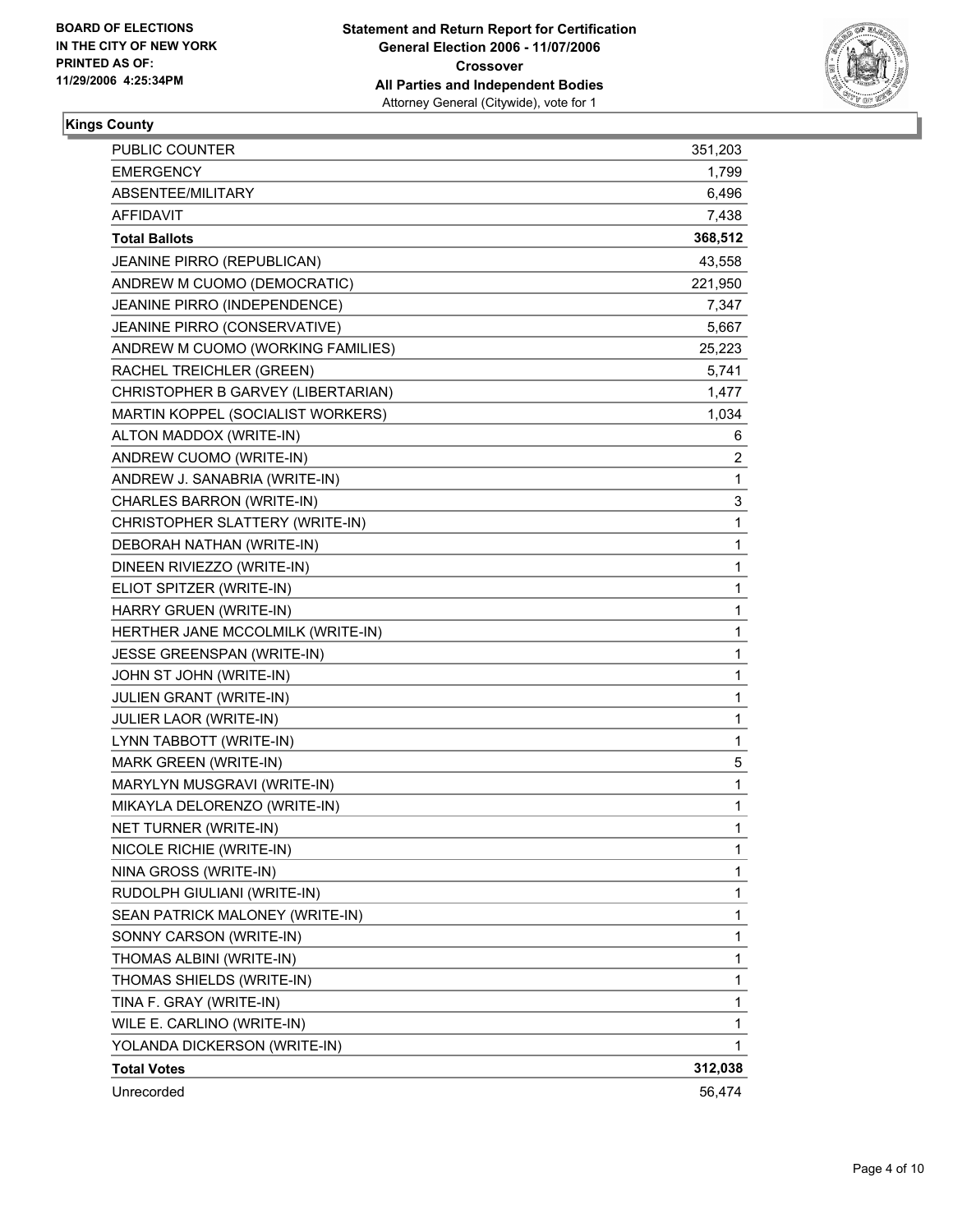

# **Queens County**

| <b>PUBLIC COUNTER</b>              | 317,520                 |
|------------------------------------|-------------------------|
| <b>EMERGENCY</b>                   | 663                     |
| ABSENTEE/MILITARY                  | 6,142                   |
| AFFIDAVIT                          | 4,889                   |
| <b>Total Ballots</b>               | 330,641                 |
| JEANINE PIRRO (REPUBLICAN)         | 55,054                  |
| ANDREW M CUOMO (DEMOCRATIC)        | 202,248                 |
| JEANINE PIRRO (INDEPENDENCE)       | 7,385                   |
| JEANINE PIRRO (CONSERVATIVE)       | 6,746                   |
| ANDREW M CUOMO (WORKING FAMILIES)  | 10,696                  |
| RACHEL TREICHLER (GREEN)           | 3,086                   |
| CHRISTOPHER B GARVEY (LIBERTARIAN) | 1,279                   |
| MARTIN KOPPEL (SOCIALIST WORKERS)  | 740                     |
| ABRAHAM GOLDSTEIN (WRITE-IN)       | 1                       |
| ALLAN JENNINGS (WRITE-IN)          | 2                       |
| ALLAN JENNINGS JR (WRITE-IN)       | $\mathbf{1}$            |
| ALTON MADDON (WRITE-IN)            | 1                       |
| AMILCAR CABRAL (WRITE-IN)          | 1                       |
| ANDREA CRAWFORD (WRITE-IN)         | 1                       |
| ANTINI SCALIA (WRITE-IN)           | 1                       |
| ANYBODY ELSE (WRITE-IN)            | 1                       |
| ARRON YUROWITZ (WRITE-IN)          | 1                       |
| ARTHUR MC GOLDRICK (WRITE-IN)      | 1                       |
| CHANIE SCHWEID (WRITE-IN)          | 1                       |
| DENNIS GALLAGHER (WRITE-IN)        | 1                       |
| ELIOT MESS (WRITE-IN)              | 1                       |
| EMILIO ESTELA (WRITE-IN)           | 1                       |
| FELIX ROMERO (WRITE-IN)            | $\mathbf{1}$            |
| FRANCIS K. KENNA (WRITE-IN)        | $\overline{\mathbf{c}}$ |
| HAROLD LAWSKY (WRITE-IN)           | 1                       |
| HATHETT (WRITE-IN)                 | 1                       |
| JIM GLICHMIN (WRITE-IN)            | 1                       |
| JONATHAN GROSSMAN (WRITE-IN)       | 1                       |
| JOSHUA D. SAMUELSON (WRITE-IN)     | 1                       |
| JULIE LUMBARD (WRITE-IN)           | 1                       |
| LOU DOBES (WRITE-IN)               | 1                       |
| MARK GREEN (WRITE-IN)              | 3                       |
| MARY C. CRONIN (WRITE-IN)          | 1                       |
| MICHAEL GIANARIS (WRITE-IN)        | 1                       |
| MICHAEL J. CORNMILLER (WRITE-IN)   | 1                       |
| MICKEY MOUSE (WRITE-IN)            | 1                       |
| MINI MOUSE (WRITE-IN)              | 1                       |
| NOEL DIGALSE (WRITE-IN)            | 1                       |
| NONE OF THE ABOVE (WRITE-IN)       | 1                       |
| PATRICK LYNCH (WRITE-IN)           | 1                       |
| SHAWN P. MALONEY (WRITE-IN)        | 1                       |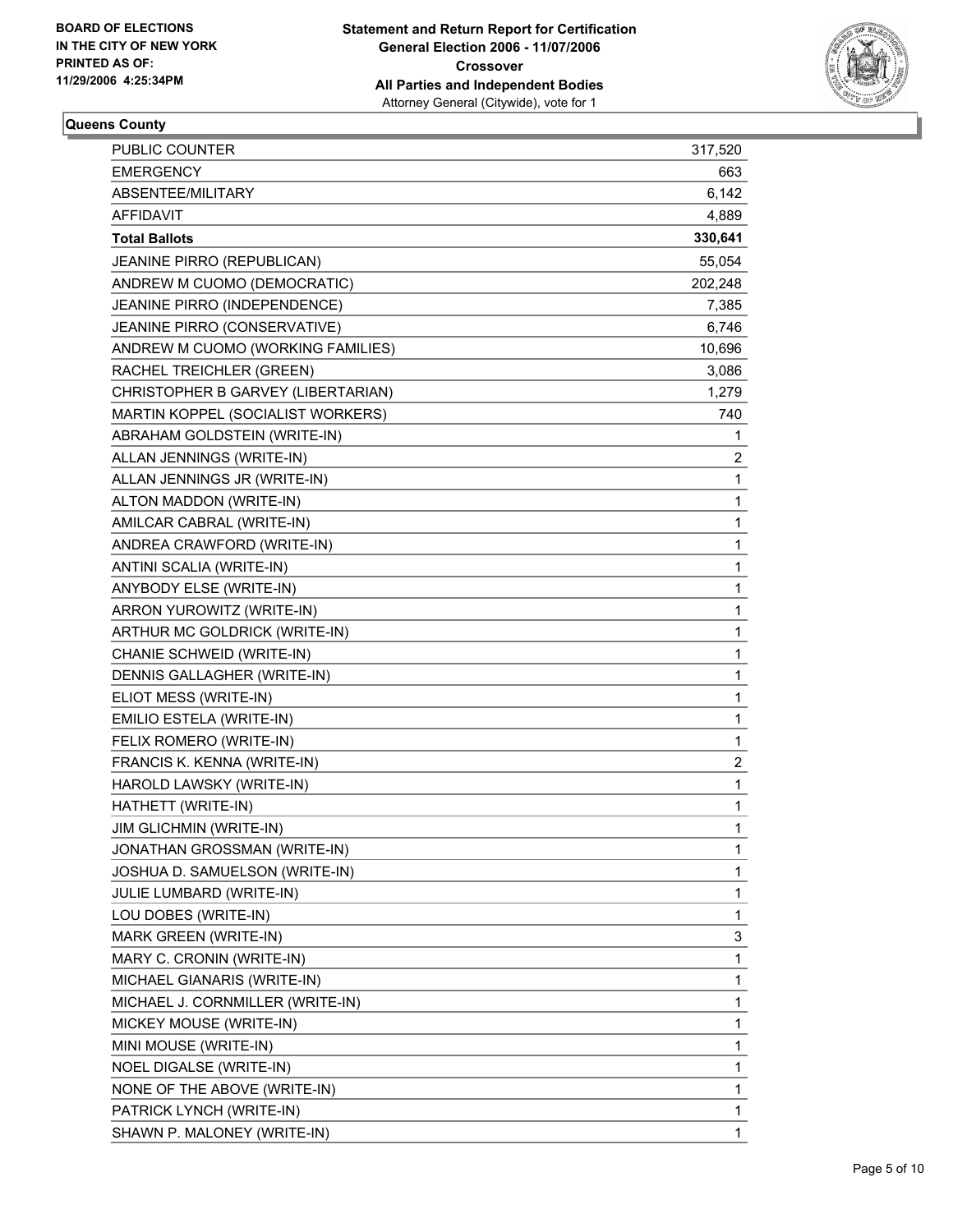

#### **Queens County**

| Unrecorded                    | 43.366  |
|-------------------------------|---------|
| <b>Total Votes</b>            | 287,275 |
| WILLIAM CURLES (WRITE-IN)     |         |
| WILLIAM CONROY (WRITE-IN)     |         |
| WILLIAM BERGENFELD (WRITE-IN) |         |
| UNDECIDED (WRITE-IN)          |         |

# **Richmond County**

| PUBLIC COUNTER                     | 81,696 |
|------------------------------------|--------|
| <b>EMERGENCY</b>                   | 72     |
| ABSENTEE/MILITARY                  | 2,669  |
| <b>AFFIDAVIT</b>                   | 1,064  |
| <b>Total Ballots</b>               | 85,627 |
| JEANINE PIRRO (REPUBLICAN)         | 30,465 |
| ANDREW M CUOMO (DEMOCRATIC)        | 36,677 |
| JEANINE PIRRO (INDEPENDENCE)       | 2,460  |
| JEANINE PIRRO (CONSERVATIVE)       | 3,765  |
| ANDREW M CUOMO (WORKING FAMILIES)  | 2,333  |
| RACHEL TREICHLER (GREEN)           | 644    |
| CHRISTOPHER B GARVEY (LIBERTARIAN) | 396    |
| MARTIN KOPPEL (SOCIALIST WORKERS)  | 157    |
| BILLY E ALBRO (WRITE-IN)           | 1      |
| CANNON (WRITE-IN)                  | 1      |
| CO COM0K (WRITE-IN)                | 1      |
| <b>CURLY HOWARD (WRITE-IN)</b>     | 1      |
| DAN DONOVAN JR. (WRITE-IN)         | 1      |
| DANIEL KEVIN HANO (WRITE-IN)       | 1      |
| JOAN MCCOY (WRITE-IN)              | 1      |
| KATHLEEN GORMAN (WRITE-IN)         | 1      |
| KEVIN MCKEEVER (WRITE-IN)          | 1      |
| <b>MARK GREEN (WRITE-IN)</b>       | 1      |
| MICHAEL ZAMBARDA (WRITE-IN)        | 1      |
| ROBERT MINOGUE (WRITE-IN)          | 1      |
| RUDOLPH GIULIANI (WRITE-IN)        | 1      |
| SEAN PATRICK MALONEY (WRITE-IN)    | 1      |
| THOMAS AQUINAS (WRITE-IN)          | 1      |
| TWEETY (WRITE-IN)                  | 1      |
| WILLIAM T. CONROY (WRITE-IN)       | 51     |
| <b>Total Votes</b>                 | 76,964 |
| Unrecorded                         | 8,663  |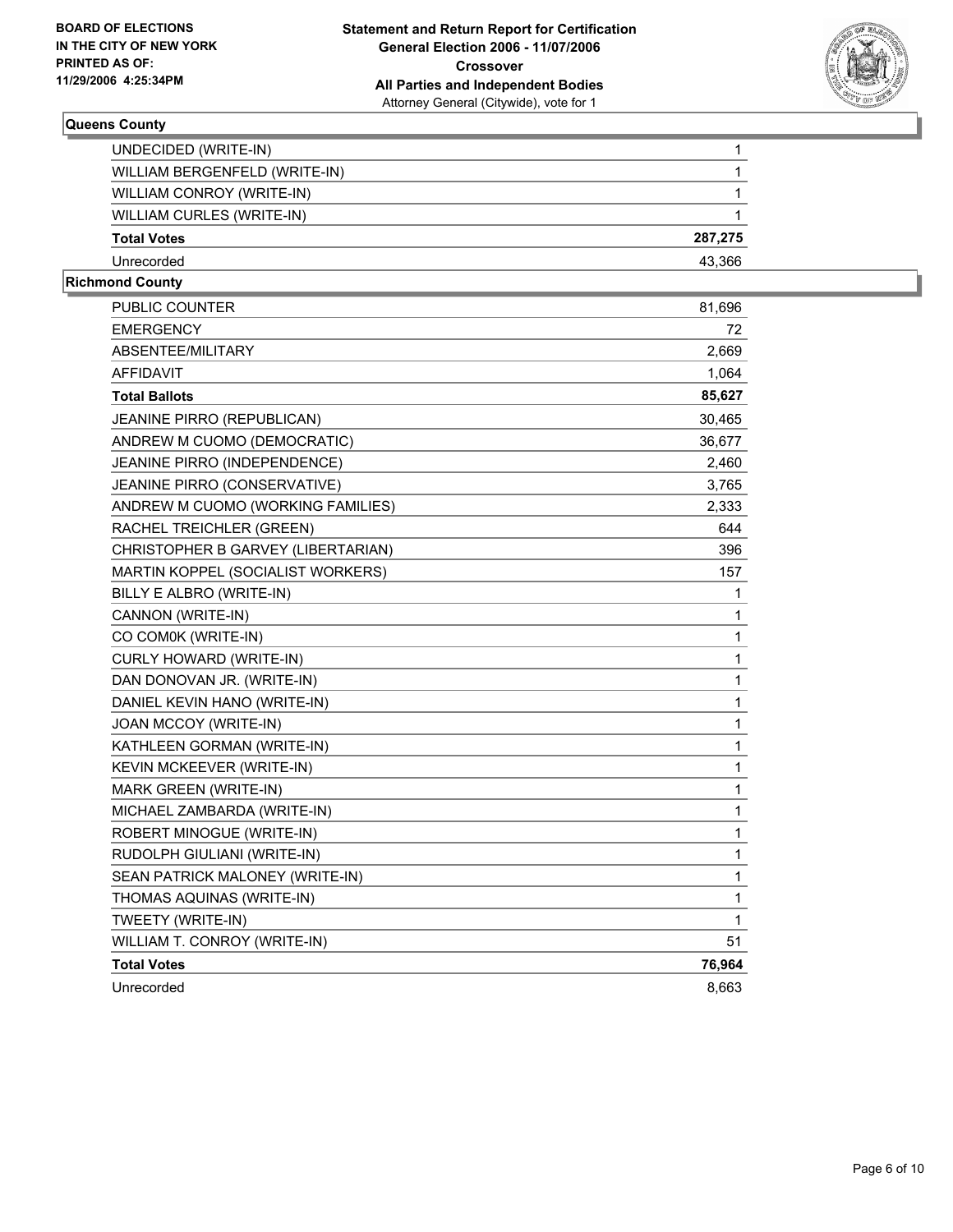

| PUBLIC COUNTER                     | 1,280,152               |
|------------------------------------|-------------------------|
| <b>EMERGENCY</b>                   | 3,941                   |
| ABSENTEE/MILITARY                  | 28,242                  |
| AFFIDAVIT                          | 28,501                  |
| <b>Total Ballots</b>               | 1,349,491               |
| JEANINE PIRRO (REPUBLICAN)         | 189,445                 |
| ANDREW M CUOMO (DEMOCRATIC)        | 829,908                 |
| JEANINE PIRRO (INDEPENDENCE)       | 28,978                  |
| JEANINE PIRRO (CONSERVATIVE)       | 21,441                  |
| ANDREW M CUOMO (WORKING FAMILIES)  | 70,011                  |
| RACHEL TREICHLER (GREEN)           | 17,687                  |
| CHRISTOPHER B GARVEY (LIBERTARIAN) | 6,395                   |
| MARTIN KOPPEL (SOCIALIST WORKERS)  | 3,768                   |
| ABRAHAM GOLDSTEIN (WRITE-IN)       | $\mathbf 1$             |
| AL PIRRO (WRITE-IN)                | 1                       |
| ALAVA GOLDBERG (WRITE-IN)          | 1                       |
| ALLAN JENNINGS (WRITE-IN)          | $\overline{\mathbf{c}}$ |
| ALLAN JENNINGS JR (WRITE-IN)       | 1                       |
| ALTON H. MADDOX JR. (WRITE-IN)     | 1                       |
| ALTON MADDON (WRITE-IN)            | $\mathbf{1}$            |
| ALTON MADDOX (WRITE-IN)            | 6                       |
| AMILCAR CABRAL (WRITE-IN)          | 1                       |
| ANDREA CRAWFORD (WRITE-IN)         | $\mathbf 1$             |
| ANDREW CUOMO (WRITE-IN)            | $\boldsymbol{2}$        |
| ANDREW J. SANABRIA (WRITE-IN)      | 1                       |
| ANTINI SCALIA (WRITE-IN)           | $\mathbf 1$             |
| ANYBODY ELSE (WRITE-IN)            | 1                       |
| ARRON YUROWITZ (WRITE-IN)          | 1                       |
| ARTHUR MC GOLDRICK (WRITE-IN)      | $\mathbf 1$             |
| ATTICUS FINCH (WRITE-IN)           | 1                       |
| AUTONIA SCALIA (WRITE-IN)          | 1                       |
| <b>BEATRICE CLOSE (WRITE-IN)</b>   | 1                       |
| BILLY E ALBRO (WRITE-IN)           | 1                       |
| CANNON (WRITE-IN)                  | 1                       |
| CARL PERSON (WRITE-IN)             | $\overline{c}$          |
| CARLA THOMAS (WRITE-IN)            | 1                       |
| CAROLYN CONABOY (WRITE-IN)         | 1                       |
| CHANIE SCHWEID (WRITE-IN)          | $\mathbf{1}$            |
| CHARLES BARRON (WRITE-IN)          | 3                       |
| CHARLES KING (WRITE-IN)            | 1                       |
| CHARLIE KING (WRITE-IN)            | 1                       |
| CHRISTOPHER SLATTERY (WRITE-IN)    | 1                       |
| CHUCK ZLATKIN (WRITE-IN)           | 1                       |
| CO COM0K (WRITE-IN)                | 1                       |
| CURLY HOWARD (WRITE-IN)            | 1                       |
| CURTIS MARTIN (WRITE-IN)           | 1                       |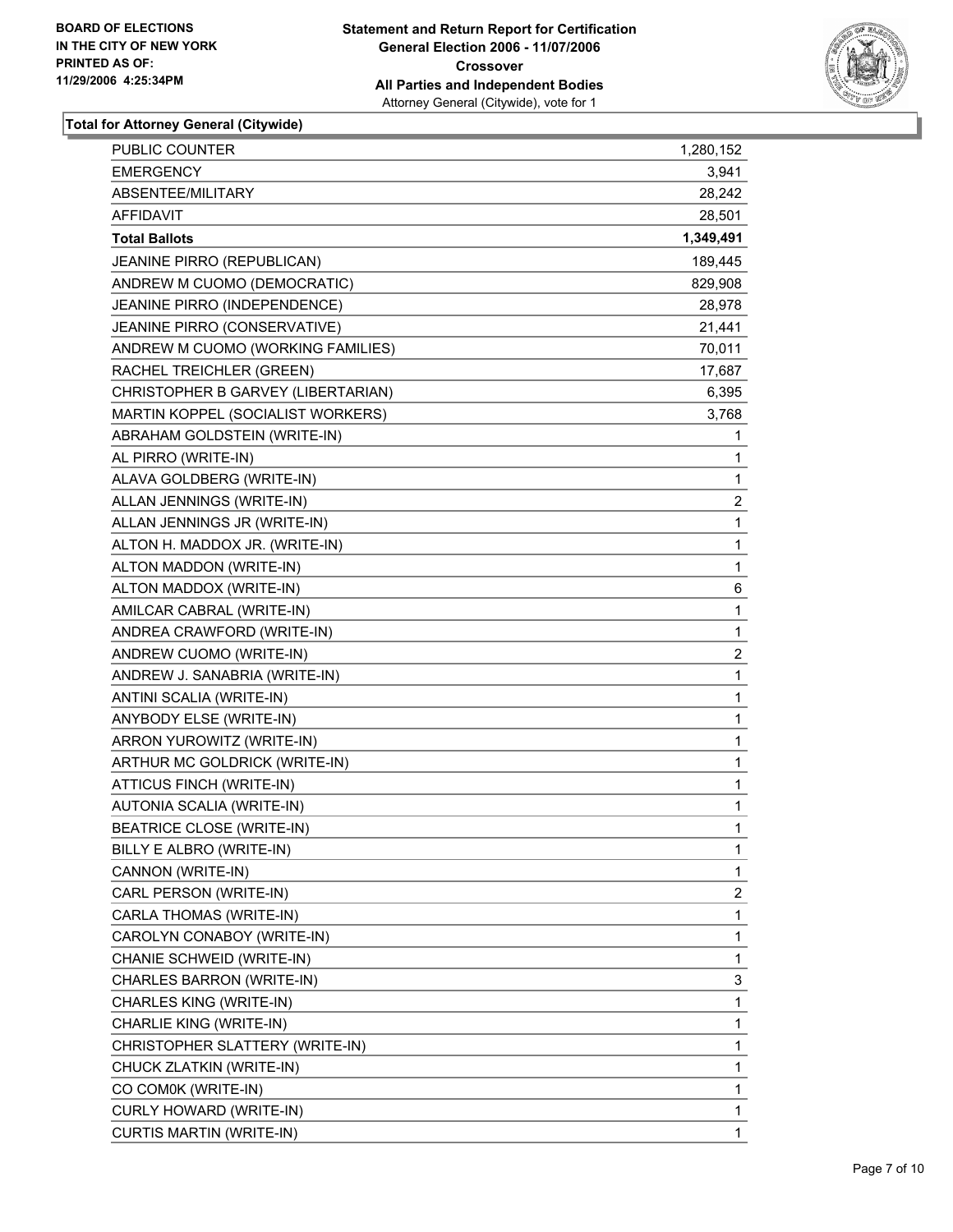

| DAN DONOVAN JR. (WRITE-IN)        | $\mathbf 1$             |
|-----------------------------------|-------------------------|
| DANIEL KEVIN HANO (WRITE-IN)      | 1                       |
| DEBORAH NATHAN (WRITE-IN)         | 1                       |
| DENISE O'DONNELL (WRITE-IN)       | 5                       |
| DENISE ODONNEL (WRITE-IN)         | $\mathbf 1$             |
| DENNIS GALLAGHER (WRITE-IN)       | 1                       |
| DINEEN RIVIEZZO (WRITE-IN)        | 1                       |
| ELIOT MESS (WRITE-IN)             | 1                       |
| ELIOT SPITZER (WRITE-IN)          | 1                       |
| EMILIO ESTELA (WRITE-IN)          | 1                       |
| EVAN SARZIN, ESQ (WRITE-IN)       | 1                       |
| FELIX ROMERO (WRITE-IN)           | 1                       |
| FRANCIS K. KENNA (WRITE-IN)       | $\overline{2}$          |
| FRED KELLY (WRITE-IN)             | 1                       |
| <b>GENE RUSSIANOFF (WRITE-IN)</b> | 1                       |
| <b>GERALD HARRIS (WRITE-IN)</b>   | 1                       |
| HAROLD LAWSKY (WRITE-IN)          | $\mathbf{1}$            |
| HARRY GRUEN (WRITE-IN)            | 1                       |
| HARRY KRESKY (WRITE-IN)           | $\overline{\mathbf{c}}$ |
| HATHETT (WRITE-IN)                | $\mathbf{1}$            |
| HERMAN BADILLO (WRITE-IN)         | 1                       |
| HERTHER JANE MCCOLMILK (WRITE-IN) | 1                       |
| HUGH CAREY (WRITE-IN)             | 1                       |
| JAMES PRIZANT (WRITE-IN)          | 1                       |
| JESSE GREENSPAN (WRITE-IN)        | 1                       |
| JIM GLICHMIN (WRITE-IN)           | 1                       |
| JOAN MCCOY (WRITE-IN)             | 1                       |
| JOHN BRODERICK (WRITE-IN)         | 1                       |
| JOHN ST JOHN (WRITE-IN)           | 1                       |
| JON STEWART (WRITE-IN)            | 1                       |
| JONATHAN GROSSMAN (WRITE-IN)      | 1                       |
| JOSEPH SASSON (WRITE-IN)          | 1                       |
| JOSHUA D. SAMUELSON (WRITE-IN)    | $\mathbf{1}$            |
| JULIE LUMBARD (WRITE-IN)          | 1                       |
| JULIEN GRANT (WRITE-IN)           | 1                       |
| <b>JULIER LAOR (WRITE-IN)</b>     | 1                       |
| K SEWARD (WRITE-IN)               | $\mathbf{1}$            |
| KAREN BURSTEIN (WRITE-IN)         | $\overline{2}$          |
| KATHLEEN GORMAN (WRITE-IN)        | 1                       |
| KELLY GORMLEY (WRITE-IN)          | $\mathbf 1$             |
| KEVIN MCKEEVER (WRITE-IN)         | 1                       |
| LAURIE WOODS (WRITE-IN)           | 1                       |
| LAWRENCE ALLIE (WRITE-IN)         | 1                       |
| LOU DOBES (WRITE-IN)              | $\mathbf{1}$            |
| LYNN STEWART (WRITE-IN)           | 1                       |
| LYNN TABBOTT (WRITE-IN)           | 1                       |
|                                   |                         |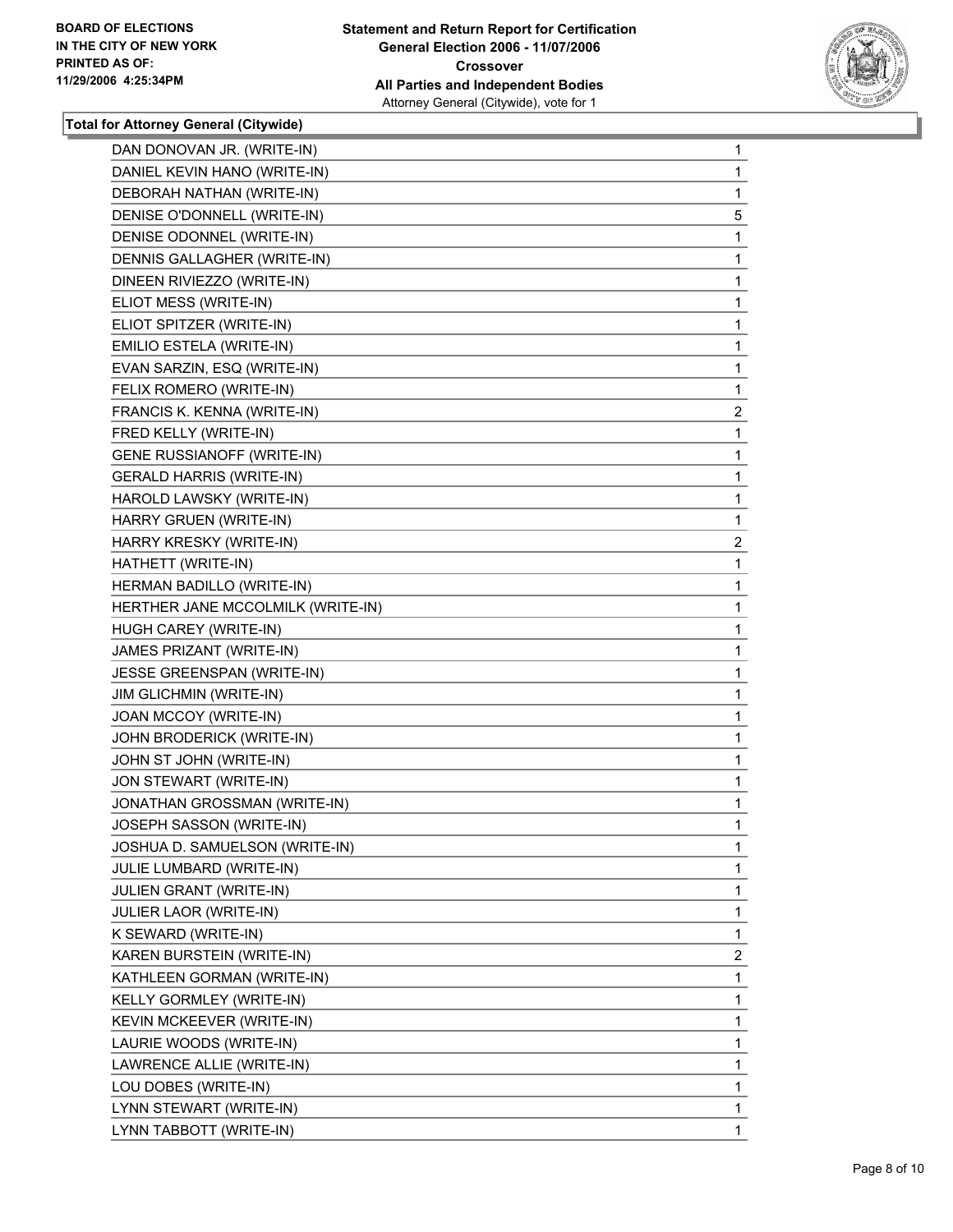

| <b>MARK GREEN (WRITE-IN)</b>     | 25                      |
|----------------------------------|-------------------------|
| MARLA JO WHITE (WRITE-IN)        | 1                       |
| MARY C. CRONIN (WRITE-IN)        | 1                       |
| MARYLYN MUSGRAVI (WRITE-IN)      | 1                       |
| MICHAEL BLOOMBERG (WRITE-IN)     | 2                       |
| MICHAEL CHERKASKY (WRITE-IN)     | 1                       |
| MICHAEL GIANARIS (WRITE-IN)      | 1                       |
| MICHAEL J. CORNMILLER (WRITE-IN) | 1                       |
| MICHAEL LUSKWAY (WRITE-IN)       | 1                       |
| MICHAEL ZAMBARDA (WRITE-IN)      | 1                       |
| MICKEY MOUSE (WRITE-IN)          | 1                       |
| MIKAYLA DELORENZO (WRITE-IN)     | 1                       |
| MINI MOUSE (WRITE-IN)            | 1                       |
| NET TURNER (WRITE-IN)            | 1                       |
| NICOLE RICHIE (WRITE-IN)         | 1                       |
| NINA GROSS (WRITE-IN)            | 1                       |
| NO ONE (WRITE-IN)                | 1                       |
| NOEL DIGALSE (WRITE-IN)          | 1                       |
| NONE OF THE ABOVE (WRITE-IN)     | 1                       |
| NORMAN SIEGEL (WRITE-IN)         | 3                       |
| OLIVIA SOHMER (WRITE-IN)         | 1                       |
| PATRICK BUCHAHAN (WRITE-IN)      | 1                       |
| PATRICK LYNCH (WRITE-IN)         | 1                       |
| RAY KELLY (WRITE-IN)             | 1                       |
| REMY REVITZRA (WRITE-IN)         | 1                       |
| RICHARD ALLEN CHAN (WRITE-IN)    | 1                       |
| RICHARD SELMAN (WRITE-IN)        | 1                       |
| ROBERT F. KENNEDY JR (WRITE-IN)  | 1                       |
| ROBERT F. KENNEDY JR. (WRITE-IN) | 1                       |
| ROBERT L. ROTH (WRITE-IN)        | 1                       |
| ROBERT MINOGUE (WRITE-IN)        | 1                       |
| ROBERT MORGANTHAU (WRITE-IN)     | 1                       |
| RUDOLPH GIULIANI (WRITE-IN)      | $\overline{\mathbf{c}}$ |
| RUDY GUILLIANI (WRITE-IN)        | 1                       |
| S. AMY SPENCER (WRITE-IN)        | 1                       |
| SEAN MALONEY (WRITE-IN)          | 1                       |
| SEAN PATRICK MALONEY (WRITE-IN)  | 3                       |
| SHAWN P. MALONEY (WRITE-IN)      | 1                       |
| SONNY CARSON (WRITE-IN)          | 1                       |
| THOMAS ALBINI (WRITE-IN)         | 1                       |
| THOMAS AQUINAS (WRITE-IN)        | 1                       |
| THOMAS MACGREGOR (WRITE-IN)      | 1                       |
| THOMAS SHIELDS (WRITE-IN)        | 1                       |
| TINA F. GRAY (WRITE-IN)          | 1                       |
| TOM PETERMAN (WRITE-IN)          | 1                       |
| TWEETY (WRITE-IN)                | 1                       |